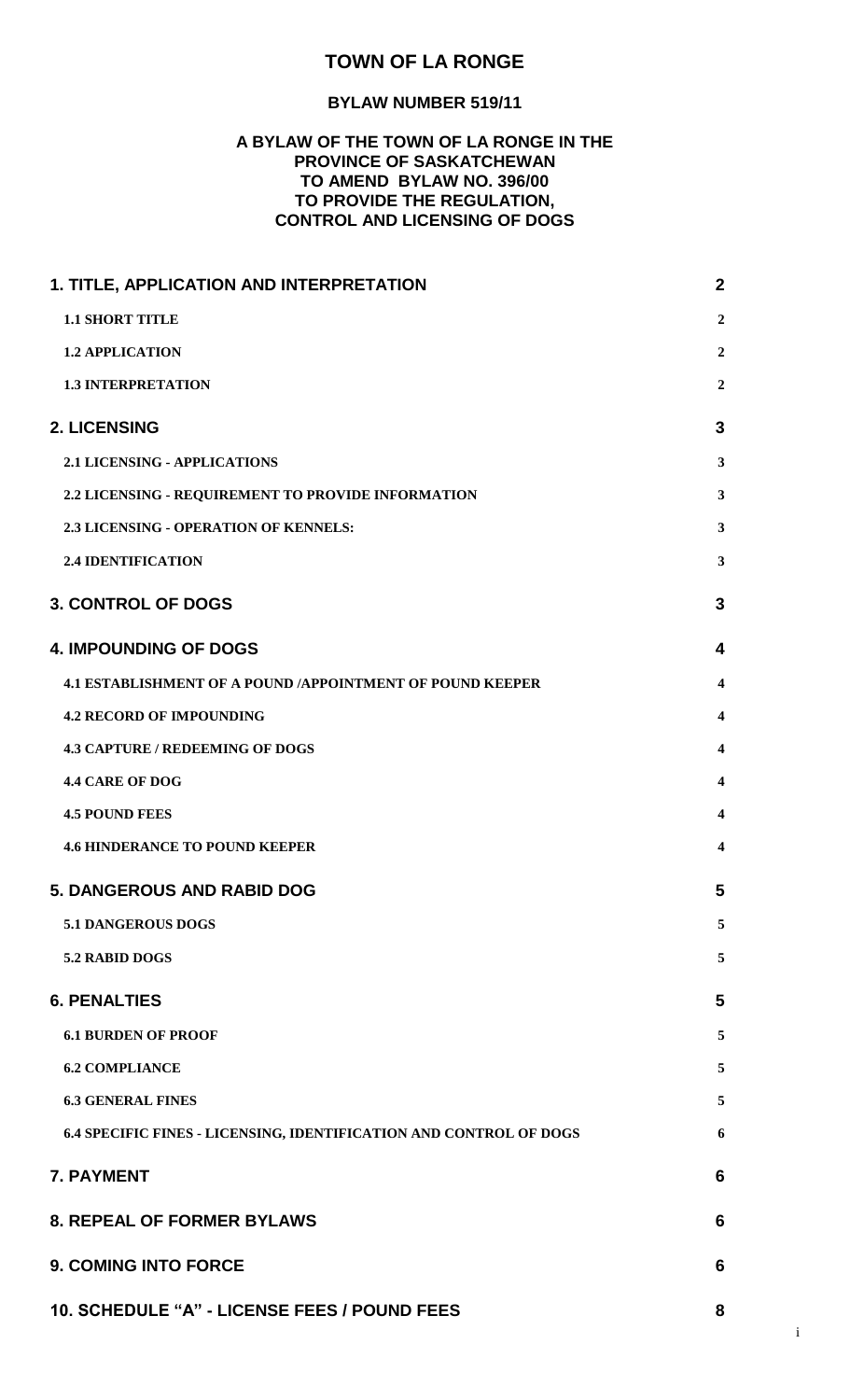## **BYLAW 519/11 A BYLAW OF THE TOWN OF LA RONGE IN THE PROVINCE OF SASKATCHEWAN TO PROVIDE FOR THE REGULATION, CONTROL AND LICENSING OF DOGS**

The Council of the Town of La Ronge enacts as follows:

# **1. TITLE, APPLICATION AND INTERPRETATION**

#### **1.1 SHORT TITLE**

This Bylaw may be cited as **The Dog Licensing and Control Bylaw**.

#### **1.2 APPLICATION**

That all of the provisions and enactment's set forth to this Bylaw shall relate to, and be in full force and effect within the limits of the Town of La Ronge.

#### **1.3 INTERPRETATION**

- (a) In this Bylaw, unless the context otherwise requires, the expression, word or phrase:
	- (i) **Animal Control Officer** means that person or persons appointed by the Council or the Animal/Pest Control Committee for the purpose of enforcing this Bylaw, or any person authorized to act on his behalf;
	- (ii) **Council** means the Council of the Town of La Ronge, and includes the Animal/Pest Committee established by the Council;
	- (iii) **Dog** means a dog, whether male or female, of any classification or breed, or mixture of breeds, and includes an animal that is a cross between a dog and wolf;
	- (iv) **Judge or Justice** means a Judge of the Provincial Court of Saskatchewan or a presiding Justice of the Peace;
	- (v) **Kennel** means any structure or premises used by any person for the keeping, harboring, boarding, or otherwise caring for, training, or whelping of dogs exceeding three dogs in number over the age of three (3) months, whether or not for reward, but does not include any premises occupied by a duly qualified veterinary surgeon for the practice of his profession;
	- (vi) **License Inspector** means the License Inspector of the Town of La Ronge, and such other person as he may from time to time appoint in writing to act on his behalf for the purpose of enforcing the licensing provisions of this Bylaw;
	- (vii) **License Year** means the period from January 1st to December 31st, both dates inclusive, in each year;
	- (viii) **Medical Health Officer** means the Medical Health Officer of the Town of La Ronge, if any, and includes any other person acting under Federal or Provincial authority and having jurisdiction over health standards within the Town of La Ronge;
	- (ix) **Owner** includes any person, partnership, association, or corporation owning, possessing, harboring, keeping, or having custody, care or control over a dog, and Owns shall have a corresponding meaning and interpretation;
	- (x) **Pound Keeper** means that person, organization, or corporation as may from time to time be appointed by the Council for the purpose of retaining dogs seized or impounded pursuant to the provisions of this Bylaw, or if no appointment is made by Council the Animal Control Officer shall be deemed to the pound keeper;
	- (xi) **Running at Large** means off the premises of the owner when not;
		- (1) on a leash of not more than two (2) meters in length held by a person able to control the dog; or,
		- (2) securely confined within an enclosure; or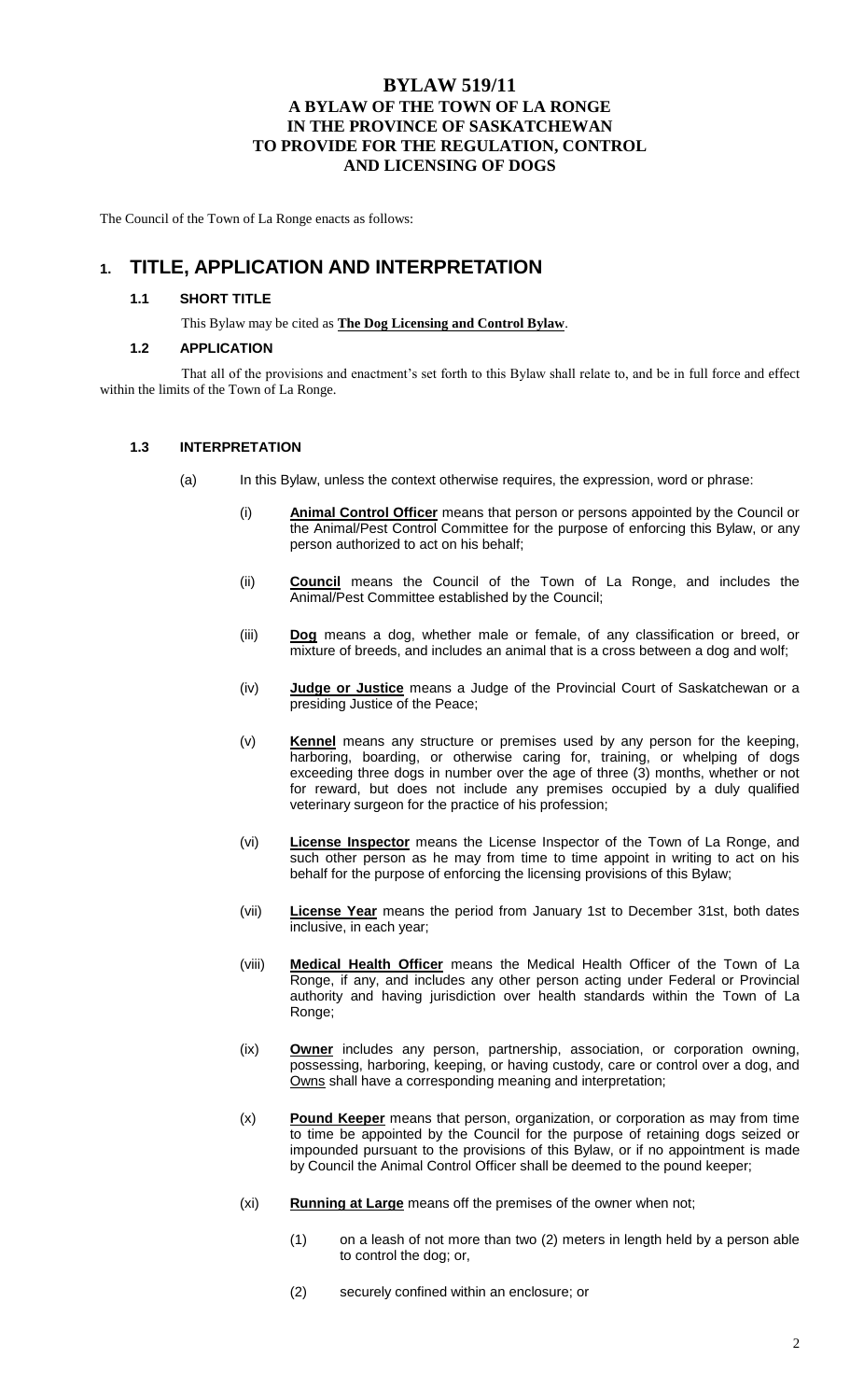- (3) securely fastened so that it cannot roam at will and does not have access to any public property;
- (xii) **Town** means the Town of La Ronge;
- (xiii) **Town Administrator** means the Administrator of the Town of La Ronge, or any person authorized to act on his behalf.

## **2. LICENSING**

- **2.1 LICENSING - APPLICATIONS**
	- (a) Every owner of a dog shall, upon acquiring ownership of the dog, and on or before the 1st day of January, apply to the Town Administrator for a license to keep such dog within the Town;
	- (b) At the time of application, the owner shall provide a statement in writing disclosing:
		- (i) the number of dogs owned by him; and
		- (ii) the breed, color, sex, age and name of each dog owned by him; and
		- (iii) the name and address of the owner;
	- (c) Upon such application being made and the owner tendering therewith the annual license fee for each dog as prescribed in Schedule "A" hereto, the Town Administrator shall issue a license and a tag for each dog owned by the owner, which license or tag shall expire on the 31st day of December in the then current year;
	- (d) Notwithstanding the other provisions of this Bylaw, no license fee shall be payable in respect of seeing-eye dogs used as guides by blind persons, nor in respect of any dog used for police work by the Royal Canadian Mounted Police;
	- (e) Every application for a license for a spayed bitch dog shall, at the time of making the application, produce a Certificate of a Veterinary Surgeon attesting to the spaying;

#### **2.2 LICENSING - REQUIREMENT TO PROVIDE INFORMATION**

(a) Any person requested to do so by the License Inspector or Animal Control Officer shall forthwith deliver to him a statement in writing of the number of dogs owned by him.

#### **2.3 LICENSING - OPERATION OF KENNELS:**

- (a) No person shall own or harbor more than three (3) dogs over the age of three (3) months within the Town unless he is the holder of a kennel license for the then current year;
- (b) The operation of any kennel within the Town shall be subject to the approval of the Medical Health Officer and subject to the approval of the Council as to the location of such a facility;

The owner or operator of a kennel shall, on or before the 1st day of January in each year, apply to the Town Administrator for a kennel license, tendering with such application the Certificate of Approval from the Medical Health Officer and the annual license fee as prescribed in Schedule "A";

(c) Upon such application being made and the license fee tendered, and with approval by the Council, the Town Administrator shall issue a kennel license to the owner thereof, which shall serve as a license to operate such business within the Town, but the obtaining of such license shall not relieve the kennel operator from liability for the assessment and payment of business taxes;

#### **2.4 IDENTIFICATION**

- (a) Every owner of a dog shall provide it with a collar and keep the tag securely fixed on the dog's collar at all times until he procures a tag for the next following year;
- (b) No person shall use or fasten a tag upon a dog other than the dog in respect of which it was issued;
- (c) No unauthorized person shall remove a collar or tag from a dog;
- (d) Any person who violates the provisions of this Section shall be liable upon summary conviction to the penalties herein provided;

## **3. CONTROL OF DOGS**

- (a) Every owner of a dog found running at large within the Town commits a violation of this bylaw and is liable upon summary conviction to the penalties herein provided;
- (b) Every dog that is found running at large off the premises where it is usually kept, without a tag, and not under the control of any person, may be killed by the Animal Control Officer or any member of the Royal Canadian Mounted Police;
- (c) Every owner of a dog which by loud and frequent barking, yelping or howling, causes a disturbance of the peace of other persons residing in the neighborhood, or of the public at large, commits an infraction of this Bylaw;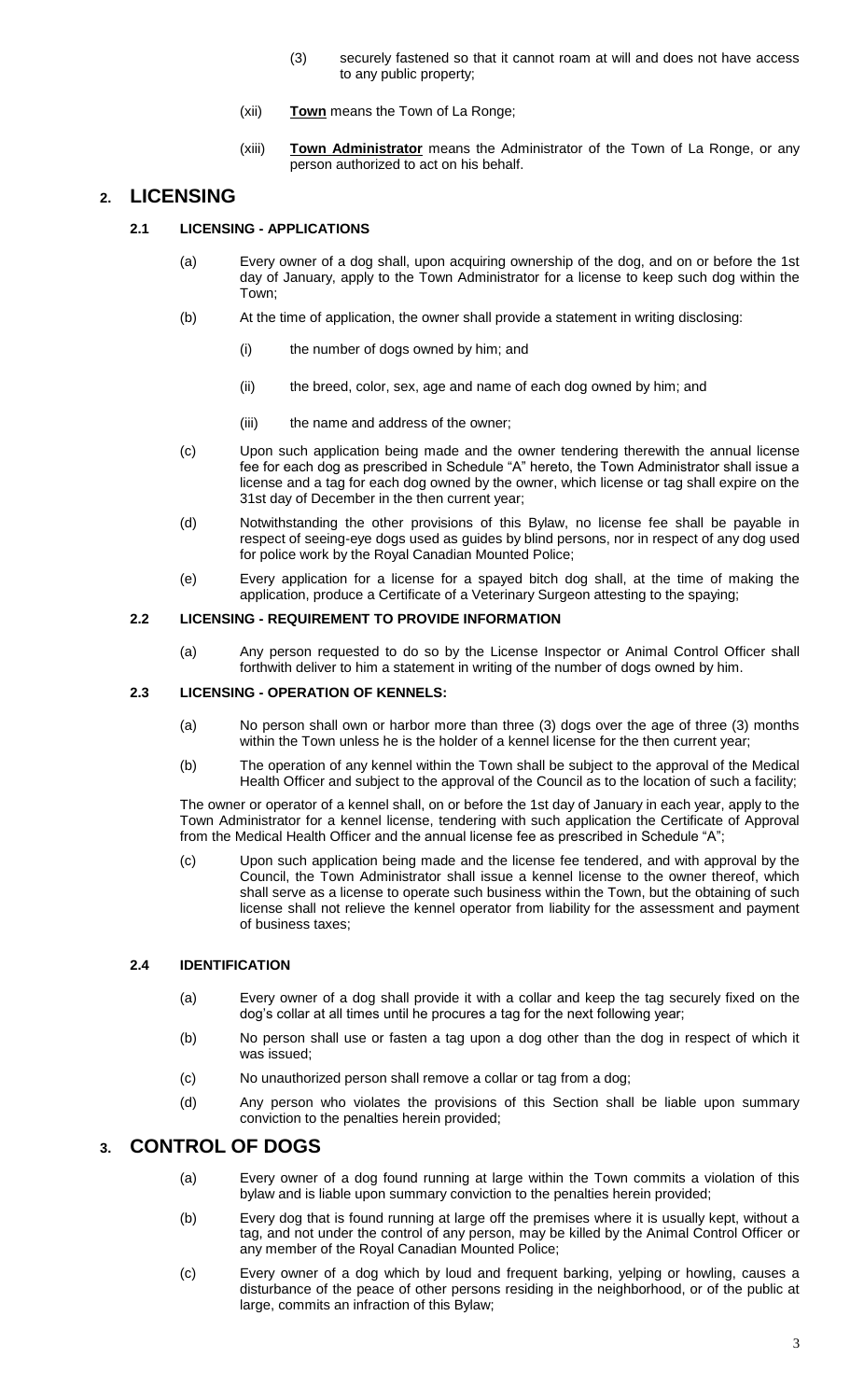- (d) Every owner of a dog found on a school yard, playground, or posted park land area, except when the owner is attending a recognized dog training or obedience school, commits an infraction of this Bylaw;
- (e) A female dog in heat shall be confined and secured in the residence of the owner, or in a licensed kennel, throughout the entire period that the dog is in heat, except that such dog may be allowed outside of the owner's residence when under the control of the owner for the sole purpose of permitting the dog to defecate on the premises of the owner;
- (f) If a dog shall defecate on any public or private property other than the property of the owner, the owner shall cause such defecation to be removed immediately;
- (g) Any person teasing, baiting, or throwing objects at a dog which is confined upon its owner's property, commit an infraction of this Bylaw.

## **4. IMPOUNDING OF DOGS**

#### **4.1 ESTABLISHMENT OF A POUND /APPOINTMENT OF POUND KEEPER**

- (a) For the purpose of impounding dogs in the course of enforcement of this Bylaw, a pound shall be established at such place or places as may from time to time be designated by the Council, and the Council may from time to time appoint one or more pound keepers and fix their remuneration.
- (b) Neither the Town nor any person acting in good faith in the enforcement of this Bylaw shall be liable, either in civil or criminal proceedings for the capture, impounding, sale, destruction or other disposition of any dog.

#### **4.2 RECORD OF IMPOUNDING**

(a) The pound keeper shall keep a record of all dogs impounded and of the disposition made of the same, and of all fees and monies collected by him, and shall make a monthly return to the Council or its designate.

#### **4.3 CAPTURE / REDEEMING OF DOGS**

- (a) The Animal Control Officer, any Peace Officer, or any other person designated by the Council may capture or seize any dog found running at large, or in respect of which any other violation of this Bylaw has been committed by the use of a tranquilizer gun or other method authorized by the Council, and shall thereupon deliver such dog to the pound;
- (b) Upon delivery to the pound, any dog with a collar and license tag shall be impounded and kept for a period of seventy-two (72) hours, and if not claimed and redeemed by the owner within that time, the dog shall be sold, destroyed, or otherwise disposed of by the pound keeper or any other person or company designated or contracted by the Town. Drug T-61 to be used for euthanasia if available;
- (c) Upon delivery to the pound, any dog not wearing a license tag shall be impounded and kept for a period of seventy-two (72) hours, and if not claimed and redeemed by the owner within that time, the dog shall be sold, destroyed or otherwise disposed of by the pound keeper or any other person or company designated or contracted by the Town. Drug T-61 to be used for euthanasia if available;
- (d) Where an owner decides to redeem an impounded dog, he shall be entitled to do so upon production of satisfactory evidence that he has complied with the provisions of this Bylaw with respect to licensing of such dog, and upon payment of the pound fees, penalties, and license fees, if any, owing to the Town prior to the said period of impoundment under Section 4.3 (b) or (c);
- (e) Where an impounded dog has not been redeemed by the owner within said period of impoundment, under Section 4.3 (b) or (c), the dog may be sold to any person for an amount equal to the pound fees, license fees, and penalties owing to the Town, and any surplus from such sale shall form part of the general revenue of the Town for the purposes of animal control, and it shall further be a condition of any such sale that the purchaser comply with the provisions of this Bylaw with respect to licensing of the dog;
- (f) The pound keeper may require that any person claiming, purchasing or redeeming an impounded dog, provide proof of current vaccination against rabies and in the absence of such proof require that the costs of rabies vaccination be paid prior to the dog being redeemed or sold;

### **4.4 CARE OF DOG**

(a) During the period of impounding of any dog, it shall be the duty of the pound keeper to supply such dog with adequate food, water and shelter;

#### **4.5 POUND FEES**

(a) Pound fees shall be those fees prescribed in Schedule "A" hereto;

#### **4.6 HINDERANCE TO POUND KEEPER**

- (a) No person shall break open, or assist in breaking open any pound; or
- (b) Hinder, delay or obstruct any person in the enforcement of his duties under this Bylaw.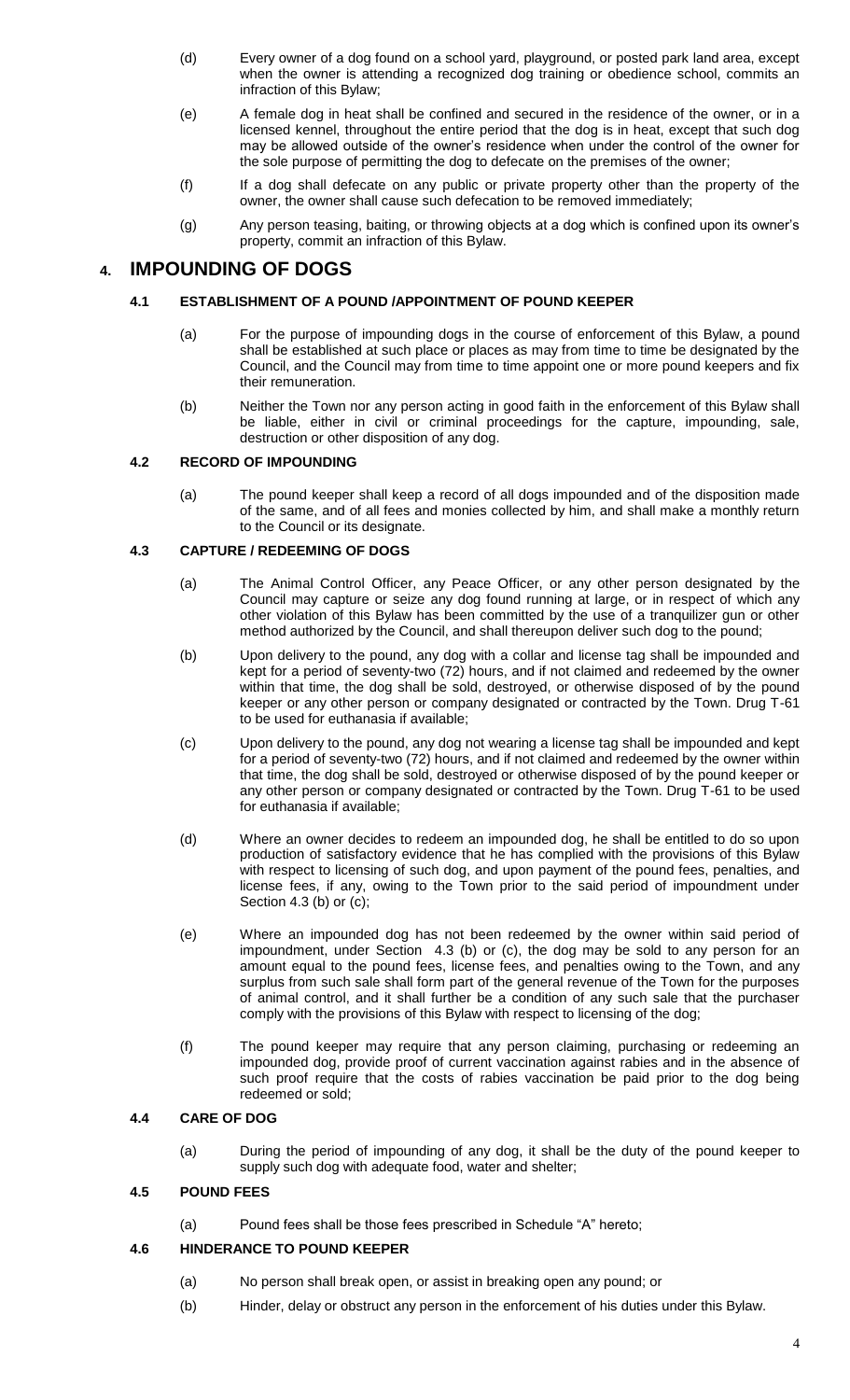# **5. DANGEROUS AND RABID DOG**

#### **5.1 DANGEROUS DOGS**

- (a) When upon information or complaint it is alleged that a dog has bitten or attempted to bite any person, and it appears to the Judge hearing the complaint that the dog is dangerous, the Judge may make an order:
	- (i) directing that the dog be kept by the owner or keeper under the proper control; or
	- (ii) directing that the dog be destroyed and naming a person to destroy the dog;
- (b) A person who fails to comply with an Order made under Section 5.1 (a) is liable to a fine of not more than Five (\$5.00) Dollars for each day during which the failure continued;
- (c) Where, in a hearing under Section 5.1 (a) the owner cannot be ascertained, the Judge may direct any person to seize and destroy the dog;

#### **5.2 RABID DOGS**

- (a) Notwithstanding the other provisions of Section 5.1, where a dog is suspected of having rabies, then such dog shall not be destroyed, but shall be secured and isolated for a period of ten days, and the matter immediately reported to the Medical Health Officer whose instruction shall be carried out with respect to such dog;
- (b) When a dog has bitten a person and/or is suspected of being rabid, or has been in contact with a rabid animal, the Medical Health Officer and a Veterinarian of the Health and Animal Branch of the Canadian Department of Agriculture shall be notified immediately. Where a Veterinarian of the Health of Animals Branch is not available, the report shall be made to a local veterinarian or to a member of the Royal Canadian Mounted Police;
- (c) A Medical Health Officer or licensed veterinarian or member of the Royal Canadian Mounted Police, having cognizance that a dog is dangerous or might have been exposed to rabies, may order that:
	- (i) the person owning, harboring or having in his possession such dog, whether vaccinated or not against rabies, shall keep it under confinement at a place acceptable to the Veterinarian or the Medical Health Officer for a period of at least two weeks or until such time as the suspicion of rabies has been confirmed or refuted; or
	- (ii) where in the opinion of the Medical Officer and/or veterinarian, rabies infection has reached proportions where mass vaccination is indicated, every person who owns or harbors or has in his possession within the Town of La Ronge any dog susceptible to rabies, shall cause such dog to be inoculated against rabies.

## **6. PENALTIES**

#### **6.1 BURDEN OF PROOF**

(a) In a prosecution for a violation of any of the provisions of this Bylaw, the onus of proof of the age of the dog; and, compliance with the licensing provisions of this Bylaw shall be upon the person accused;

#### **COMPLIANCE**

- (b) The conviction of a person for a contravention of this Bylaw does not relieve him from compliance with this Bylaw, and the convicting Judge shall, in addition to any fine imposed, order the person to perform, within a period specified, any act of work necessary for the proper observance of this Bylaw, or to do any act or work necessary to remedy the contravention of this bylaw;
- (c) Any person who fails to comply with an Order made under Section 5.2 (a) within the time specified, is guilty of an offence and liable on summary conviction to:
	- (i) a fine of not more than \$250.00 for each day during which the failure continues; or
	- (ii) imprisonment for a term of not more than Ninety (90) days; or
	- (iii) both such fine and imprisonment;
- (d) Any person who neglects, refuses to furnish a Statement, or makes a false Statement required by Sections 2.1 (b), 2.2 (a) or 2.3 (c) is guilty of an offence and is liable on summary conviction to the penalties specified in Section 6.3;
- (e) A person who fails to comply with Section 2.2 (a) may be summoned before a Judge who may order any dog owned by him to be destroyed unless the license fee, penalty, and costs are paid before a time to be specified in the Order;
- (f) For the purpose of carrying out an Order under Section 6.2 (d), a Peace Officer may enter upon the premises of the owner and destroy the dog.

#### **6.2 GENERAL FINES**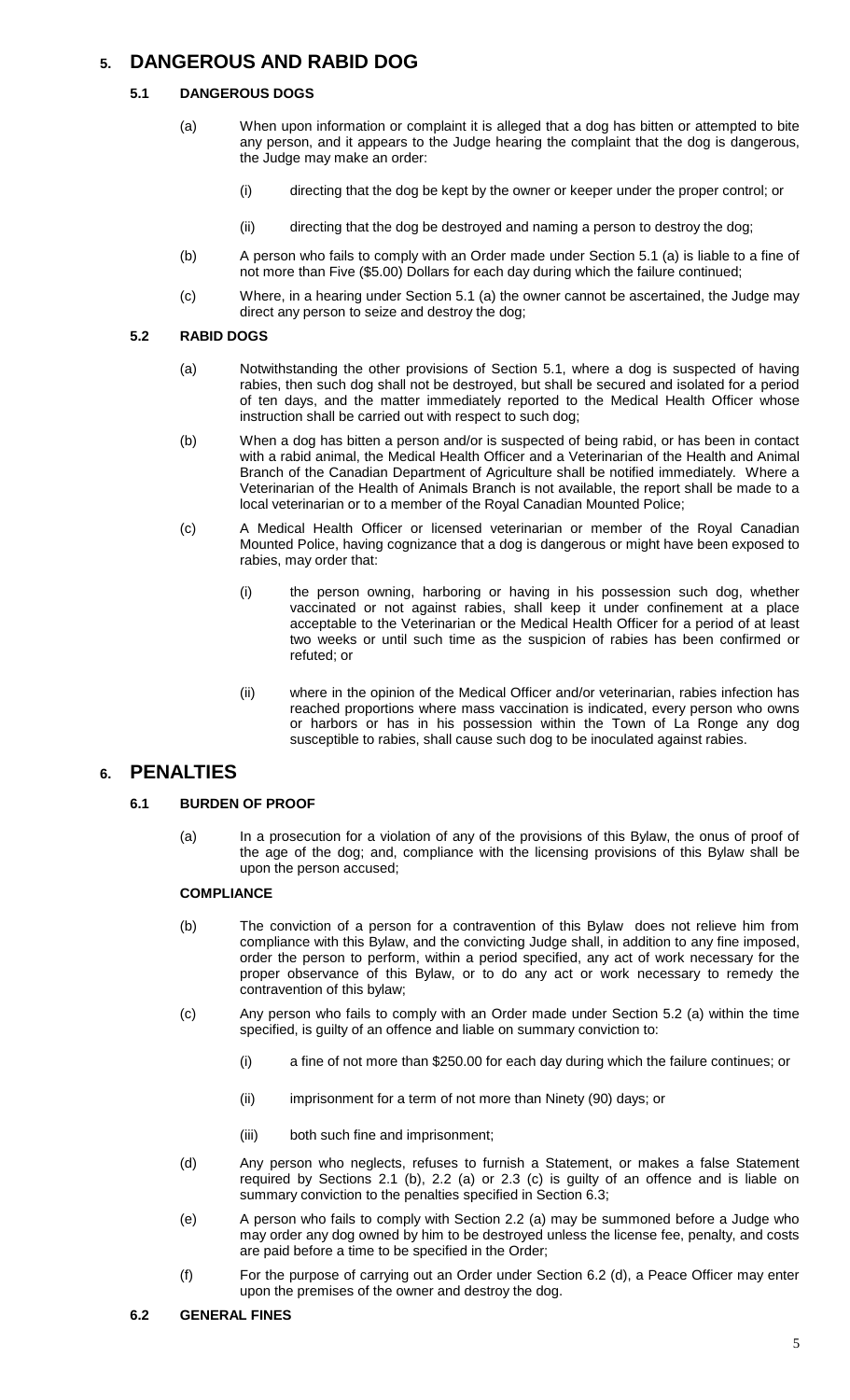- (a) Any person who is guilty of a violation of any of the provisions of this bylaw for which no other penalty is specified, is liable upon summary conviction to a fine of not more than:
	- (i) \$2,000.00 in the case of an individual; or
	- (ii) \$5,000.00 in the case of a corporation; or
	- (iii) in default of payment to a term of imprisonment for not more than ninety (90) days;

#### **6.3 SPECIFIC FINES - LICENSING, IDENTIFICATION AND CONTROL OF DOGS**

- (a) Every person who commits a violation of Section 2.1 (a) or (b), Section 2.4 or Section 3 of this Bylaw is guilty of an offence and liable upon summary conviction to:
	- (i) In the case of a first offence, a fine of Fifty (\$50.00) Dollars and in default of payment, to imprisonment for not more than Five (5) days;
	- (ii) In the case of a second offence committed within Twelve (12) Months of the date of a first offence, a fine of One Hundred (\$100.00) Dollars, and in default of payment, to imprisonment of not more than Ten (10) days;
	- (iii) In the case of a third offence committed within Twelve (12) Months of the date of a first offence, a fine of One Hundred & Fifty (\$150.00) Dollars, and in default of payment, to imprisonment of not more than Fifteen (15) days;
	- (iv) In the case of a fourth and subsequent offence committed within twelve (12) months of the date of a first offence, is guilty of an offence and liable on summary conviction to a maximum fine of:
		- a) Two Thousand Dollars (\$2,000.00) in the case of an individual; or
		- b) Five Thousand Dollars (\$5,000.00) in the case of a corporation.

## **7. PAYMENT**

- (a) Notwithstanding any of the provisions of this Bylaw to the contrary, where any person has committed or is alleged to have committed an offence under Section 2.1 (a) or (b), Section 2.4 (a), (b), or (c) or Section 3 (a) or (c), (d), (e), (f) and (g) hereof, a ticket in a form to be approved by the Council may be served upon such person, and if such person pays the penalty provided for the offence that he has committed or is alleged to have committed voluntarily to the office of the Town Administrator at any time within seventy-two (72) hours of the time of service of the ticket upon such person, such person shall not be liable to prosecution for the offence;
- (b) The voluntary penalty payment is not available under Section 6.4 (a) (iv);
- (c) Service of such ticket may be made by prepaid registered mail, or by personal service, or by delivery to an adult person at the home of the person alleged to have committed the violation;
- (d) If the person served with such ticket fails to pay the specified penalty voluntarily within the time allowed following service of the ticket, then the provisions of this section shall no longer apply and the person shall be liable to prosecution for the offence in a court having a jurisdiction over summary conviction matters, providing that nothing in this section shall prevent any person served with such a ticket from exercising his right to defend himself against any of these particularized offences.

## **8. REPEAL OF FORMER BYLAWS**

Bylaw 396/00 is hereby repealed.

## **9. COMING INTO FORCE**

This bylaw shall come into force and take effect on January 1, 2012.

Read a third time and adopted this 25th day of May, 2011.

Mayor

Town Administrator

\_\_\_\_\_\_\_\_\_\_\_\_\_\_\_\_\_\_\_\_\_\_\_\_\_

\_\_\_\_\_\_\_\_\_\_\_\_\_\_\_\_\_\_\_\_\_\_\_\_\_